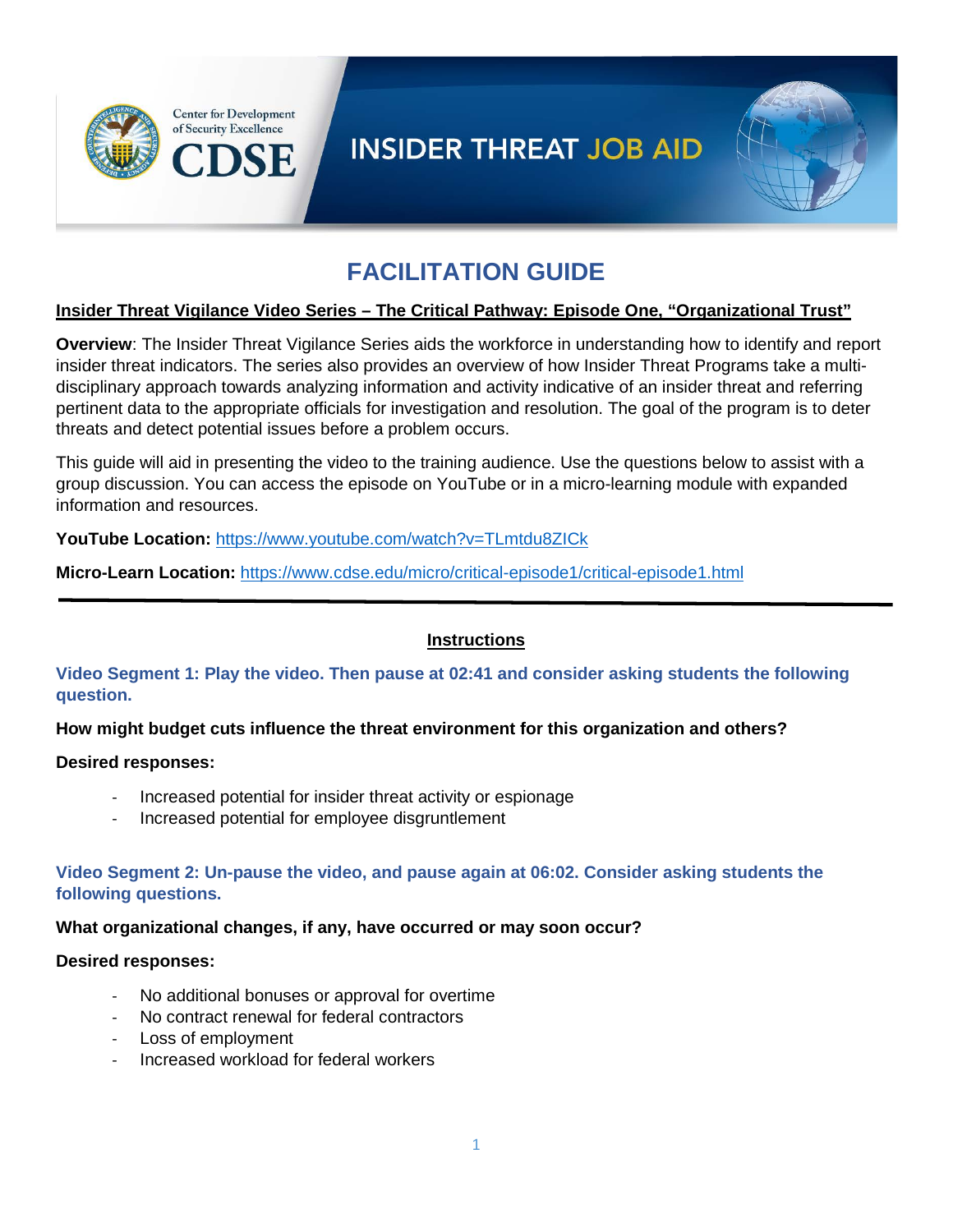## **How might this organizational change affect Rachel or Antonio?**

## **Desired responses:**

- Antonio may face increased stress over paying bills (new mortgage); financial concern
- Rachel may not be able to go on vacation; financial concern

## **Video Segment 3: Un-pause the video and play it through to the end. Consider asking the following questions.**

#### **Why is organizational trust important during change?**

#### **Desired responses:**

- Potential for increased job satisfaction
- Potential for increased morale
- Potential for increased participation in programs (EAP and Insider Threat)

#### **How did leadership seek to maintain trust during this time of organizational change?**

#### **Desired responses:**

- Organized mandatory briefings to maintain transparency about the effects of budget cuts
- Made plans to ask human resources to reach out to every employee
- Reminded employees that Employee Assistance Programs are an additional source of support

**Possible Discussion:** Are there other ways leadership could have improved organizational trust? Please take the opportunity to discuss trust within your own organization.

## **Additional Facilitator Resources**

**Insider Threat Toolkit:** <https://www.cdse.edu/toolkits/insider/index.php>

**Insider Threat Vigilance Video Series – Turning People Around, Not Turning Them In: Episode One, "An odd encounter with Tim":** <https://www.cdse.edu/micro/vigilance-episode1/vigilance-episode1.html>

**Insider Threat Case Studies:** <https://www.cdse.edu/resources/case-studies/insider-threat.html>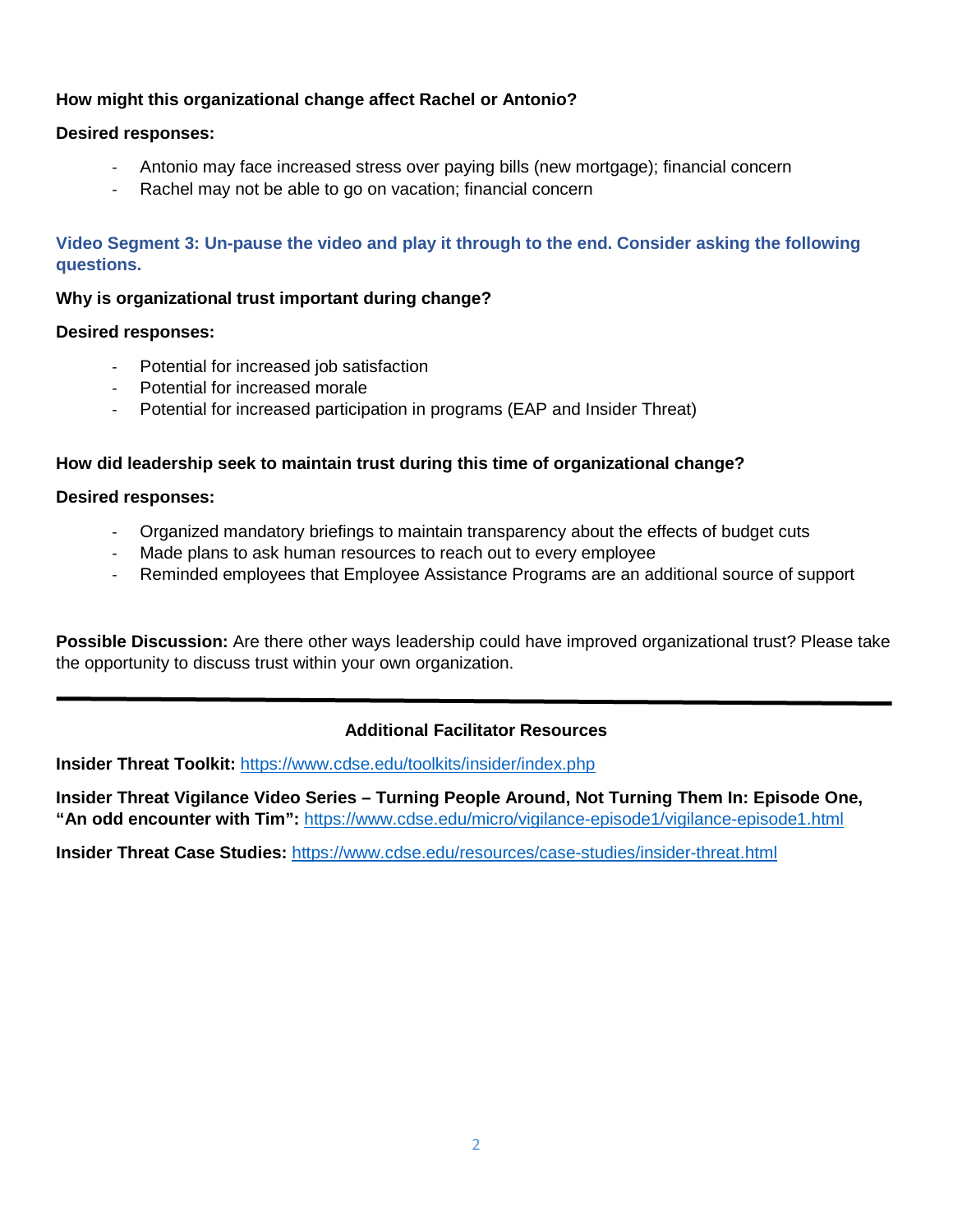# **FACILITATION GUIDE**

## **Insider Threat Vigilance Video Series – The Critical Pathway: Episode Two, "Indicators"**

**Overview**: The Insider Threat Vigilance Series aids the workforce in understanding how to identify and report insider threat indicators. The series also provides an overview of how Insider Threat Programs take a multidisciplinary approach towards analyzing information and activity indicative of an insider threat and referring pertinent data to the appropriate officials for investigation and resolution. The goal of the program is to deter threats and detect potential issues before a problem occurs.

This guide will aid in presenting the video to the training audience. Use the questions below to assist with a group discussion. You can access the episode on YouTube or in a micro-learning module with expanded information and resources.

**YouTube Location:** <https://www.youtube.com/watch?v=MrsY64oTQr4>

**Micro-Learn Location:** <https://www.cdse.edu/micro/critical-episode2/critical-episode2.html>

## **Instructions**

**Video Segment 1: Play the video. Then pause at 04:30 and consider asking students the following question.**

## **What are some of Rachel and Antonio's personal predispositions and stressors?**

#### **Desired responses:**

- Rachel does not want to disappoint her husband
- Rachel's real estate properties are not doing well
- Rachel's property taxes are a concern
- Rachel had to sell her car dealership
- Antonio does not have any new employment prospects
- Antonio's mortgage payment and student loan payments are a concern

## **Video Segment 2: Un-pause the video, and pause again at 06:22. Consider asking students the following questions.**

## **Were Antonio and Rachel's social media problematic?**

#### **Desired responses:**

- Operational security concerns
- Oversharing of personally identifiable information
- Interaction with Brittany (coincidental)

## **Is there any particular risk associated with Brittany's solicitation over social media?**

#### **Desired responses:**

Potential risk or increased susceptibility for targeting by foreign intelligence entities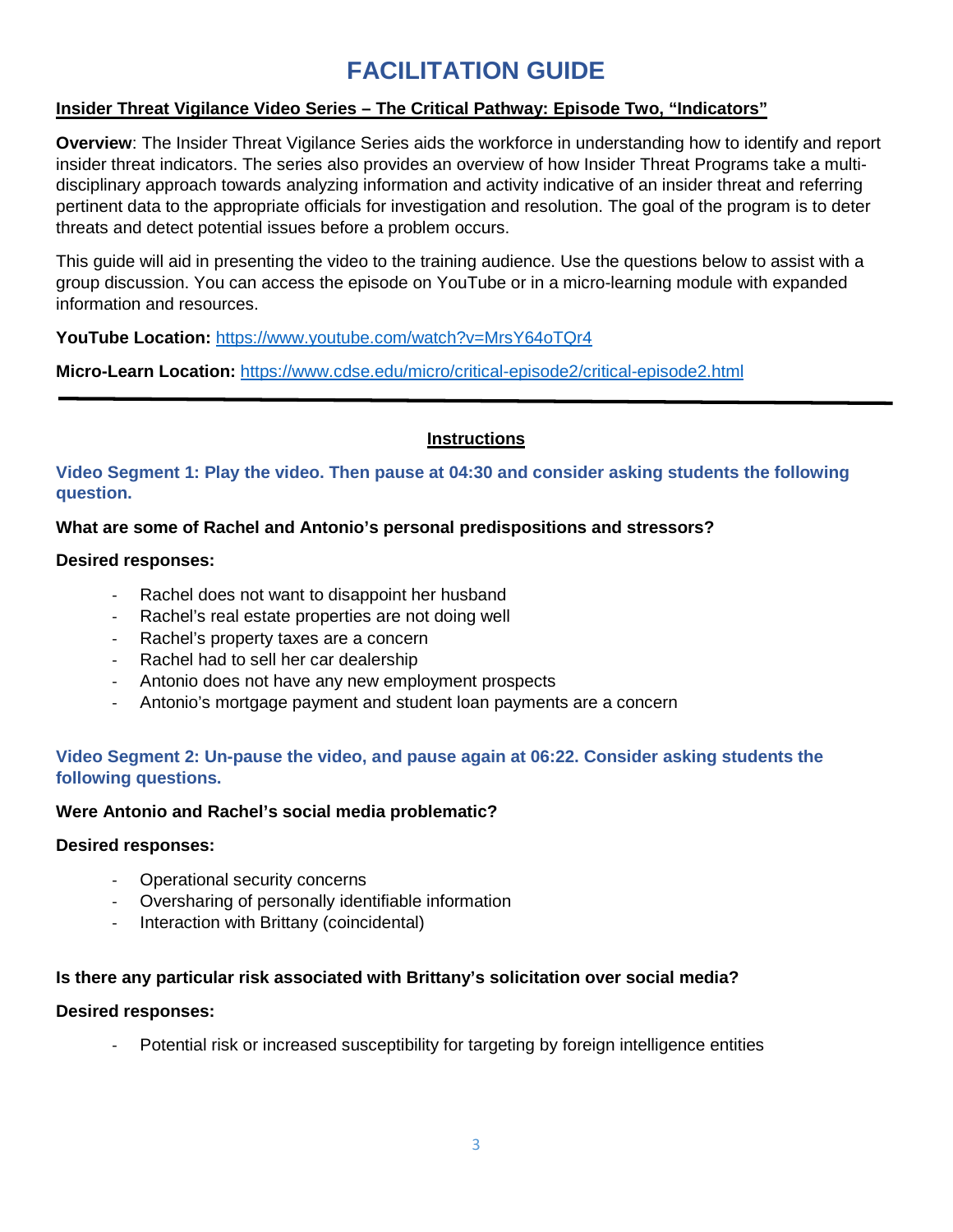## **Who do you think is more likely to have accepted Brittany's offer?**

## **Desired responses:**

- Both Antonio and Rachel have financial stressors
- There is not enough information available at this time to make that judgement

## **Video Segment 3: Un-pause the video and play it through to the end. Consider asking the following questions.**

#### **What potential risk indicators did Rachel and Antonio exhibit?**

#### **Desired responses:**

- Rachel asked for information she did not have regular access to or the need-to-know
- Rachel worked overtime without permission
- Antonio's disgruntlement and outburst
- Antonio has not been attending meetings

**Possible Discussion:** Please take the opportunity to discuss other behaviors that may be considered potential risk indicators.

## **Additional Facilitator Resources**

**Insider Threat Toolkit:** <https://www.cdse.edu/toolkits/insider/index.php>

**Insider Threat Vigilance Video Series – Turning People Around, Not Turning Them In: Episode Two, "Check out My New Ride":** <https://www.cdse.edu/micro/vigilance-episode2/vigilance-episode2.html>

**Insider Threat Case Studies:** <https://www.cdse.edu/resources/case-studies/insider-threat.html>

**Insider Threat Potential Risk Indicators Job Aid:** [https://www.cdse.edu/documents/toolkits](https://www.cdse.edu/documents/toolkits-insider/INTJ0181-insider-threat-indicators-job-aid.pdf)[insider/INTJ0181-insider-threat-indicators-job-aid.pdf](https://www.cdse.edu/documents/toolkits-insider/INTJ0181-insider-threat-indicators-job-aid.pdf)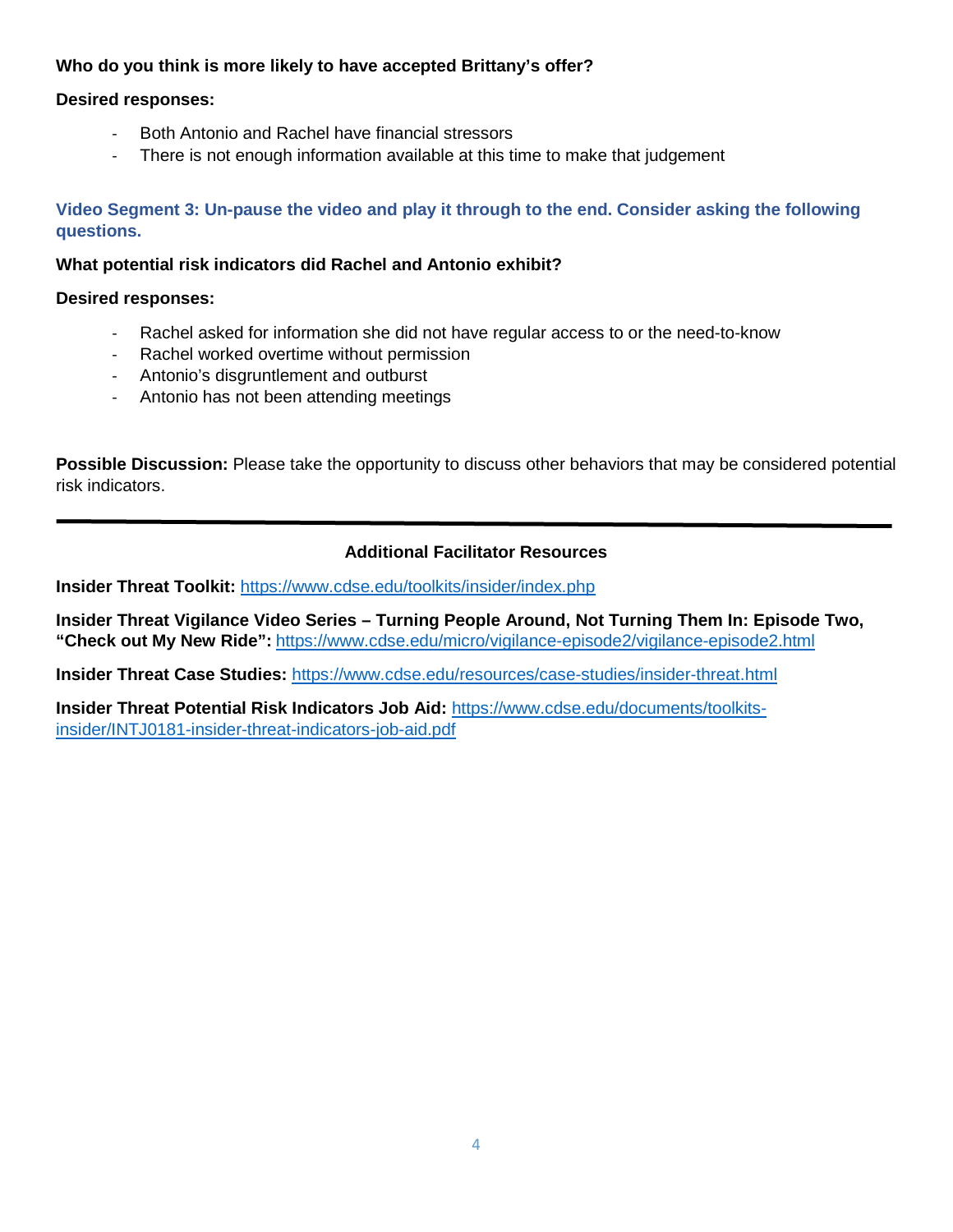# **FACILITATION GUIDE**

## **Insider Threat Vigilance Video Series – The Critical Pathway: Episode Three, "See Something, Say Something"**

**Overview**: The Insider Threat Vigilance Series aids the workforce in understanding how to identify and report insider threat indicators. The series also provides an overview of how Insider Threat Programs take a multidisciplinary approach towards analyzing information and activity indicative of an insider threat and referring pertinent data to the appropriate officials for investigation and resolution. The goal of the program is to deter threats and detect potential issues before a problem occurs.

This guide will aid in presenting the video to the training audience. Use the questions below to assist with a group discussion. You can access the episode on YouTube or in a micro-learning module with expanded information and resources.

**YouTube Location:** <https://www.youtube.com/watch?v=ydaQzdz2TG8>

**Micro-Learn Location:** <https://www.cdse.edu/micro/critical-episode3/critical-episode3.html>

## **Instructions**

**Video Segment 1: Play the video. Then pause at 03:52 and consider asking students the following questions.**

## **What adverse information or potential risk indicators should be reported regarding Antonio and Rachel?**

## **Desired responses:**

- Antonio's work behavior and attendance have gone downhill
- Antonio's admitted foreign contact
- Rachel's sudden plan for foreign travel without a financial backing
- Rachel asking various coworkers for information without the need-to-know

## **Where is potentially anomalous or risky behavior associated with an insider threat reported?**

## **Desired responses:**

- Insider Threat Program
- Department of Defense: employees may consult their security officer or supervisor (if thresholds are met, reporting to Defense Insider Threat Management and Analysis Center of the Federal Bureau of Investigation may be required)
- Federal Agencies: employees may consult their security officer or supervisor (if thresholds are met, reporting to the Federal Bureau of Investigation may be required)
- Cleared Industry: Insider Threat Program senior official or facility security officer (if thresholds are met, reporting to the Federal Bureau of Investigation may be required)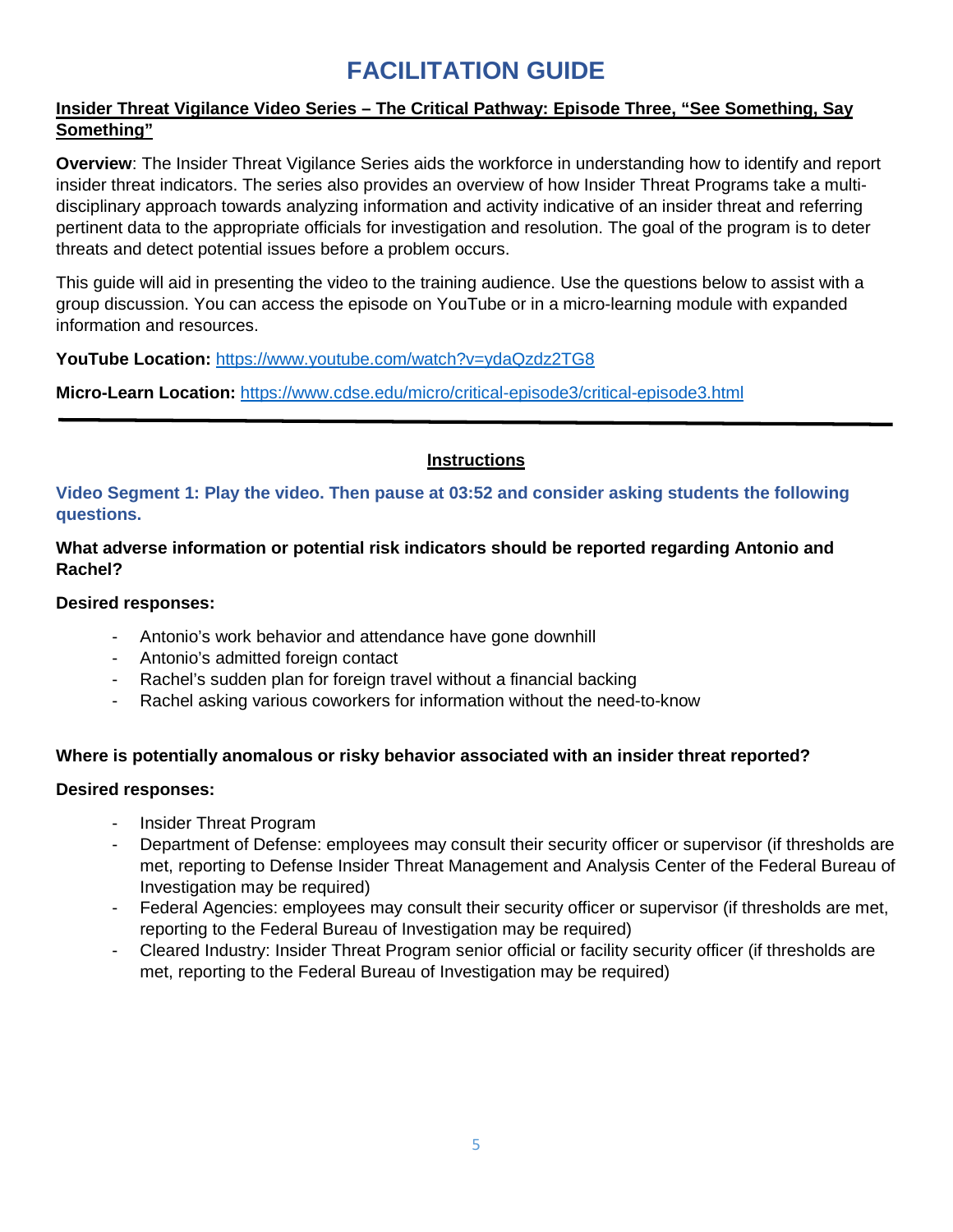# **Video Segment 2: Un-pause the video, and pause again at 05:53. Consider asking students the following question.**

## **How can leadership mitigate the risky behavior Antonio is exhibiting?**

#### **Desired responses:**

- Refer Antonio to the employee assistance program for counseling
- Give Antonio an insider threat awareness briefing

**Video Segment 3: Un-pause the video and play it through to the end. Consider asking the following questions.**

**Why might coworkers elect not to report information to a supervisor or Insider Threat program?** 

#### **Desired responses:**

- They do not want to get anyone in trouble
- They do not trust the organization to handle the situation justly
- They are unaware of potential risk indicators and the threats an insider can pose to national security

**Possible Discussion:** What are the repercussions for the organization and the individual that elects not to report potential risk indicators?

## **Additional Facilitator Resources**

**Insider Threat Toolkit:** <https://www.cdse.edu/toolkits/insider/index.php>

**Insider Threat Vigilance Video Series – Turning People Around, Not Turning Them In: Episode Three, "What's Pre-Publication Review?":** <https://www.cdse.edu/micro/vigilance-episode3/vigilance-episode3.html>

**Insider Threat Case Studies:** <https://www.cdse.edu/resources/case-studies/insider-threat.html>

**Insider Threat Reporting Job Aid:** [https://www.cdse.edu/documents/toolkits-insider/INTJ0174-insider-threat](https://www.cdse.edu/documents/toolkits-insider/INTJ0174-insider-threat-reporting-proc.pdf)[reporting-proc.pdf](https://www.cdse.edu/documents/toolkits-insider/INTJ0174-insider-threat-reporting-proc.pdf)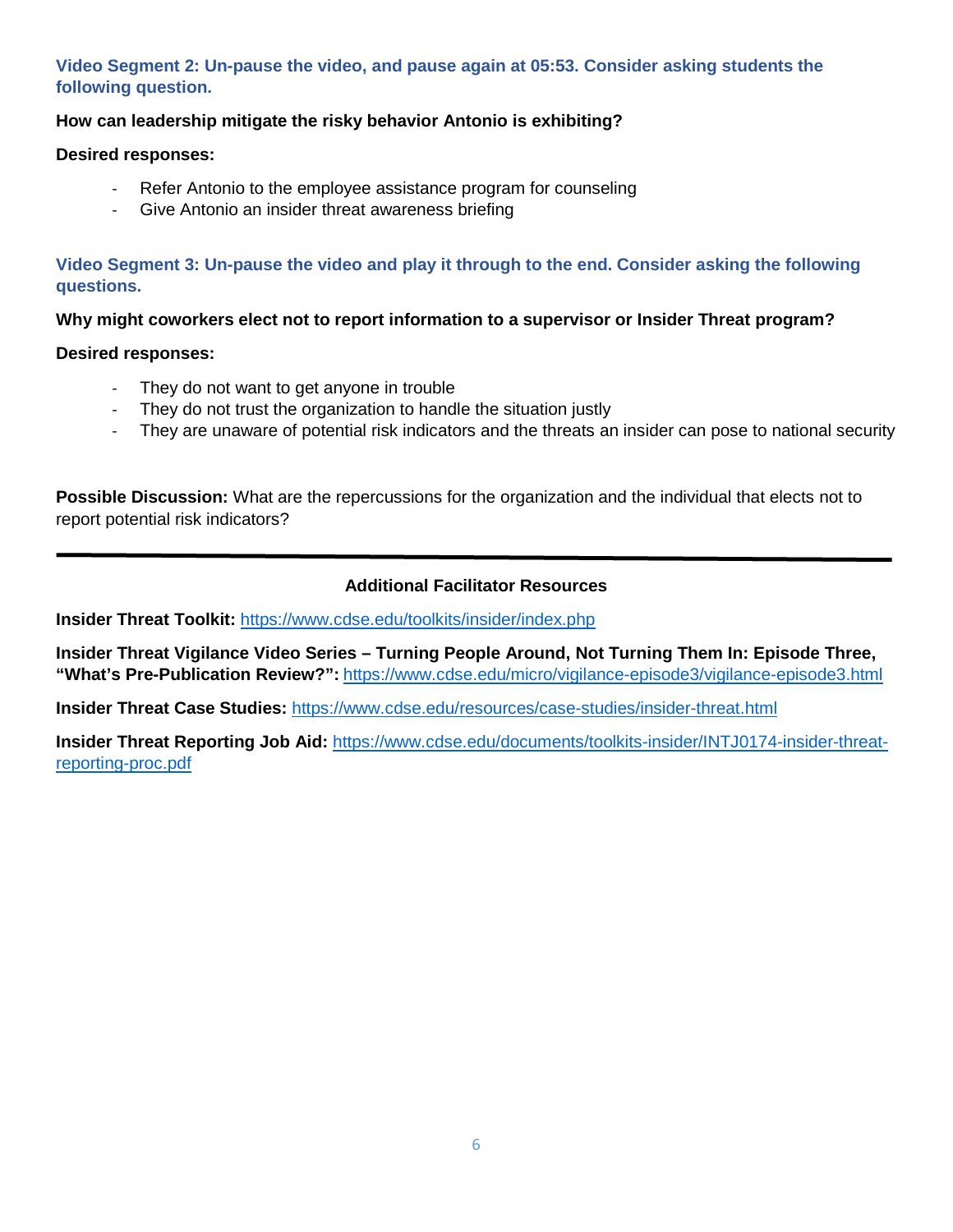# **FACILITATION GUIDE**

## **Insider Threat Vigilance Video Series – The Critical Pathway: Episode Four, "Outcomes"**

**Overview**: The Insider Threat Vigilance Series aids the workforce in understanding how to identify and report insider threat indicators. The series also provides an overview of how Insider Threat Programs take a multidisciplinary approach towards analyzing information and activity indicative of an insider threat and referring pertinent data to the appropriate officials for investigation and resolution. The goal of the program is to deter threats and detect potential issues before a problem occurs.

This guide will aid in presenting the video to the training audience. Use the questions below to assist with a group discussion. You can access the episode on YouTube or in a micro-learning module with expanded information and resources.

**YouTube Location:** <https://www.youtube.com/watch?v=ZQ-A5PzQvg8>

**Micro-Learn Location:** <https://www.cdse.edu/micro/critical-episode4/critical-episode4.html>

## **Instructions**

**Video Segment 1: Play the video. Then pause at 02:05 and consider asking students the following questions.**

**Which pillars of countering insider threat may aid the Insider Threat Program Manager in his risk assessment and mitigation of Rachel?** 

#### **Desired responses:**

- Security (Physical, Personnel, Facility)
- Information Technology (Cybersecurity, User Activity Monitoring)
- Human Resources
- Law Enforcement
- Counterintelligence
- Legal Counsel

## **Was the Insider Threat Program Manager correct to make an 811 referral to the Federal Bureau of Investigation? If so, why?**

## **Desired responses:**

- Counterintelligence concerns
- Involvement of classified information
- Involvement of unauthorized disclosure
- Connection to foreign power or agent of foreign power
- Section 811 of the Intelligence Authorization Action of 1995 (50 US Code 402a) is the legislative act that governs the coordination of counterintelligence investigations between Executive Branch agencies and departments and the FBI. Section 811 referrals are reports that advise the FBI of any information, regardless of origin, that may indicate that classified information is being, or may have been, disclosed in an unauthorized manner to a foreign power or agent of a foreign power.